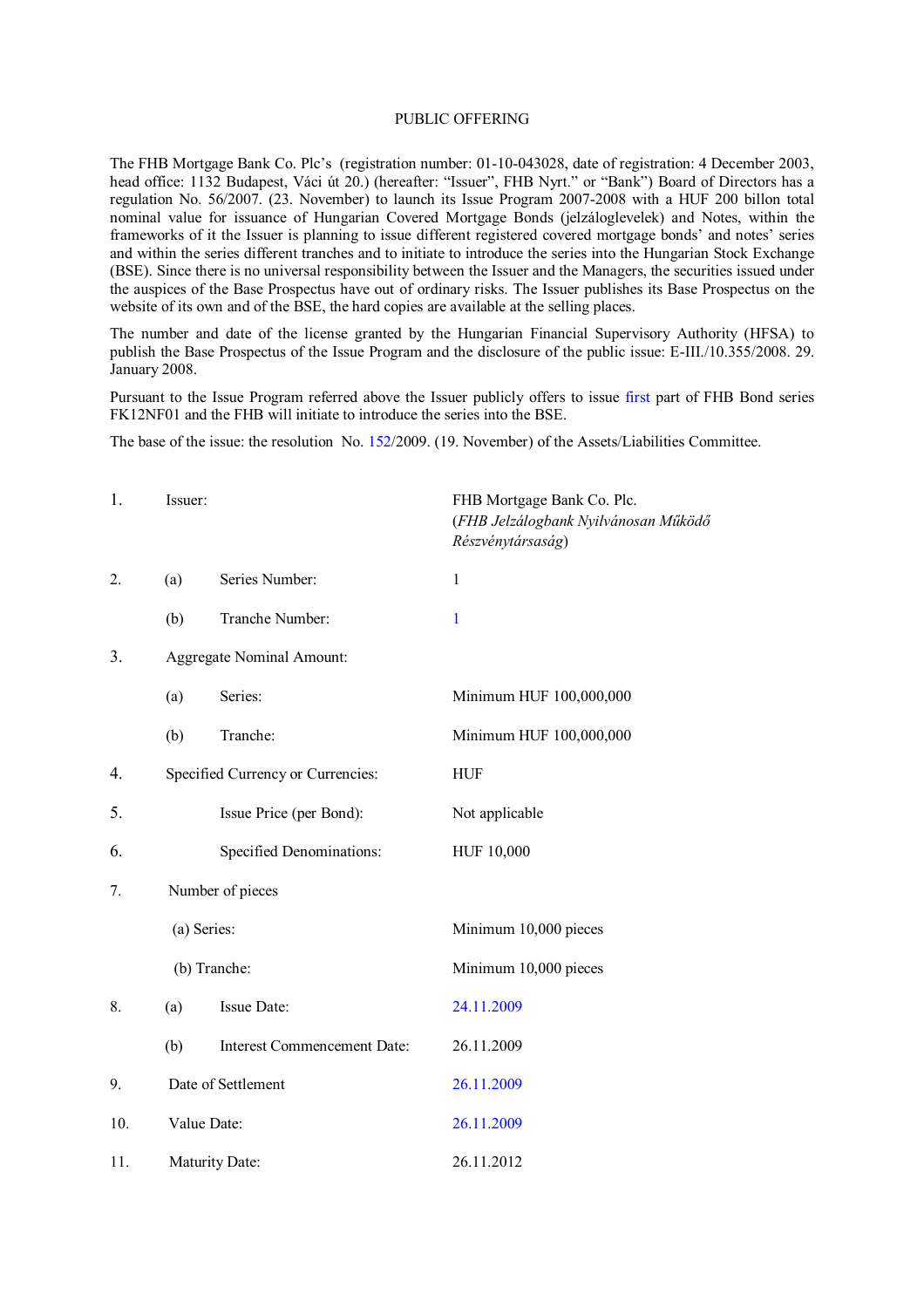|                                                  | 12. Tenor:                        |                                                                                        | 26.11.2009-26.11.2012                                                    |
|--------------------------------------------------|-----------------------------------|----------------------------------------------------------------------------------------|--------------------------------------------------------------------------|
|                                                  | 13. Interest Basis:               |                                                                                        | <b>Fixed Rate</b>                                                        |
|                                                  |                                   | 14. Redemption/Payment Basis:                                                          | Redemption at the Specified Denomination                                 |
|                                                  | Payment Basis:                    | 15. Change of Interest Basis or Redemption/                                            | Not Applicable                                                           |
|                                                  | 16. Put/Call Options:             |                                                                                        | Not Applicable                                                           |
|                                                  |                                   | 17. Method of the issuance:                                                            | Public offering                                                          |
| PROVISIONS RELATING TO INTEREST (IF ANY) PAYABLE |                                   |                                                                                        |                                                                          |
|                                                  | 18. Fixed Rate Bond Provisions    |                                                                                        | Applicable                                                               |
|                                                  | (a)                               | Rate(s) of Interest:                                                                   | 9.50 per cent. per annum payable annually in arrear                      |
|                                                  | (b)                               | Interest Payment Date(s):                                                              | 26 November in each year up to and including the<br><b>Maturity Date</b> |
|                                                  | (c)                               | Fixed Coupon Amount per Bond:                                                          | HUF 950 per Specified Denomination                                       |
|                                                  | (d)                               | Broken Amount(s):                                                                      | Not Applicable                                                           |
|                                                  | (e)                               | Day Count Fraction:                                                                    | Actual/Actual (ICMA)                                                     |
|                                                  | (f)                               | <b>Business Day Convention:</b>                                                        | Following Business Day Convention                                        |
|                                                  | (g)                               | Determination Date(s):                                                                 | 26 November in each year thereafter                                      |
|                                                  | (h)                               | Party responsible for calculating<br>amounts payable:                                  | Paying Agent ING Bank Zrt. (1068 Budapest, Dózsa<br>György út 84/b.)     |
|                                                  | (i)                               | Compound interest:                                                                     | 0 per cent. or HUF per Specified Denomination on<br>26.11.2009           |
|                                                  | (j)                               | Other terms relating to the<br>method of calculating interest for<br>Fixed Rate Notes: | None                                                                     |
|                                                  | 19. Floating Rate Bond Provisions |                                                                                        | Not Applicable                                                           |
| 20.                                              |                                   | <b>Zero Coupon Bond Provisions</b>                                                     | Not Applicable                                                           |
| 21.                                              |                                   | <b>Index Linked Interest Bond Provisions</b>                                           | Not Applicable                                                           |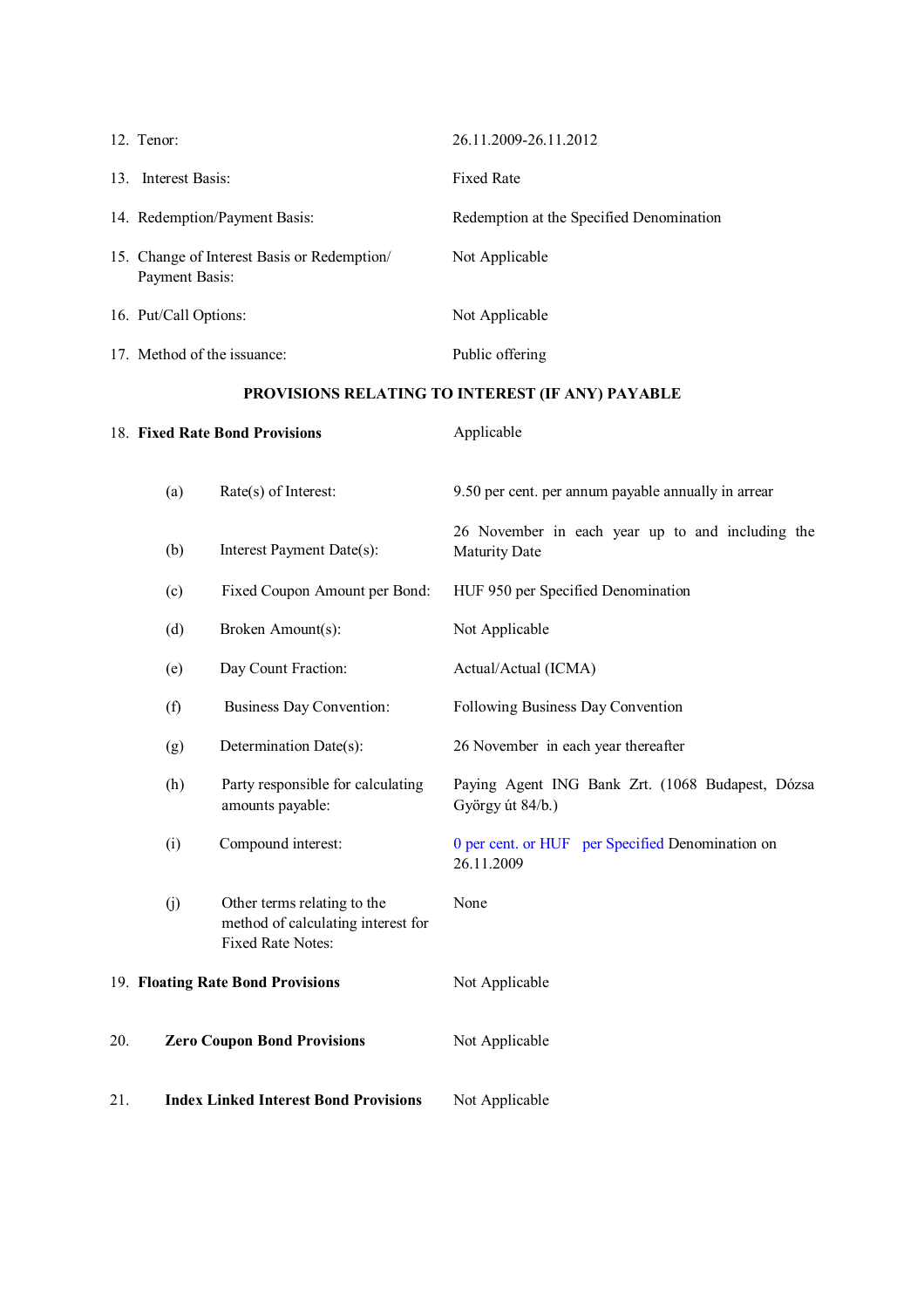## **PROVISIONS RELATING TO REDEMPTION**

| 22. | Issuer Call:                                                                                                                                                                                                            | Not Applicable                        |
|-----|-------------------------------------------------------------------------------------------------------------------------------------------------------------------------------------------------------------------------|---------------------------------------|
| 23. | Final Redemption Amount:                                                                                                                                                                                                | HUF 10,000 per Specified Denomination |
| 24. | Early Redemption Amount payable on<br>redemption for taxation reasons or on<br>event of default and/or the method of<br>calculating the same (if required or if<br>different from that set out in Condition<br>$5(c)$ : | Condition $5(c)$ is applicable        |

## **GENERAL PROVISIONS APPLICABLE TO THE NOTES**

| 25.                                                                                                                                                                                                                                                                                   | The type of the Notes:                                                                   | Registered Notes                                                                                                                                                                                                                                                                                                                                                                                                              |
|---------------------------------------------------------------------------------------------------------------------------------------------------------------------------------------------------------------------------------------------------------------------------------------|------------------------------------------------------------------------------------------|-------------------------------------------------------------------------------------------------------------------------------------------------------------------------------------------------------------------------------------------------------------------------------------------------------------------------------------------------------------------------------------------------------------------------------|
| 26.                                                                                                                                                                                                                                                                                   | Details relating to the appearance of Notes:                                             | Dematerialised Notes and the Deed                                                                                                                                                                                                                                                                                                                                                                                             |
| 27.                                                                                                                                                                                                                                                                                   | Representation of the Notes Holders:                                                     | Non                                                                                                                                                                                                                                                                                                                                                                                                                           |
| 28.<br>tranches:                                                                                                                                                                                                                                                                      | Planned dates of the issuance of new                                                     | decision<br>According<br>of<br>Issuer's<br>the<br>the<br>to<br>Asset/Liability                                                                                                                                                                                                                                                                                                                                                |
| 29.                                                                                                                                                                                                                                                                                   | Additional Financial Centre(s) or other special<br>provisions relating to Payment Dates: | Not Applicable                                                                                                                                                                                                                                                                                                                                                                                                                |
| Details relating to Partly Paid Notes: amount of<br>30.<br>each payment comprising the Issue Price and date on<br>which each payment is to be made and consequences<br>of failure to pay, including any right of the Issuer to<br>forfeit the Notes and interest due on late payment: |                                                                                          | Not Applicable                                                                                                                                                                                                                                                                                                                                                                                                                |
|                                                                                                                                                                                                                                                                                       | 31. Change of denomination                                                               | Not Applicable                                                                                                                                                                                                                                                                                                                                                                                                                |
|                                                                                                                                                                                                                                                                                       | 32. Other final terms:                                                                   | Not Applicable                                                                                                                                                                                                                                                                                                                                                                                                                |
|                                                                                                                                                                                                                                                                                       |                                                                                          | <b>DISTRIBUTION</b>                                                                                                                                                                                                                                                                                                                                                                                                           |
|                                                                                                                                                                                                                                                                                       | 33. If syndicated, names of Managers:                                                    | CIB Bank Zrt. 1027 Budapest, Medve u. 4-14.,<br>Concorde Értékpapír Zrt. 1123 Budapest, Alkotás u.<br>50.<br>Deutsche Bank Zrt. 1054 Budapest, Hold u. 27.,<br>Erste Befektetési Zrt. 1138 Budapest Népfürdő utca<br>$24-26.$<br>MKB Bank Zrt. 1056 Budapest, Váci utca 38.,<br>Magyar Takarékszövetkezeti Bank Zrt. 1122<br>Budapest, Pethényi köz 10.,<br>UniCredit Bank Hungary Zrt. 1056 Budapest, Szabadság tér<br>$5-6$ |
| 34.                                                                                                                                                                                                                                                                                   | Stabilising Manager (if any):                                                            | Not Applicable                                                                                                                                                                                                                                                                                                                                                                                                                |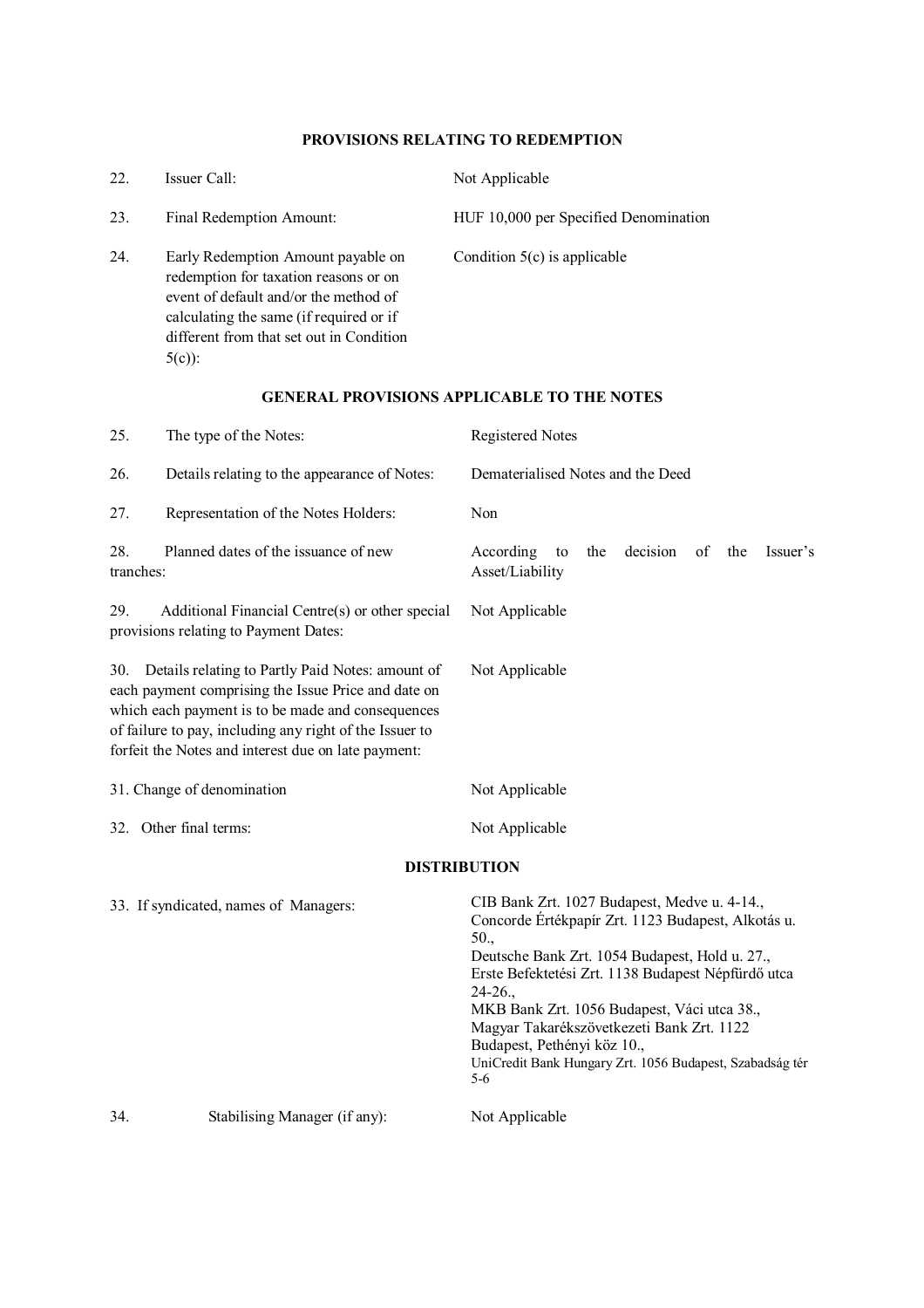| 35. | Market Makers:                                                                            | CIB Bank Zrt. 1027 Budapest, Medve u. 4-14.,<br>Concorde Értékpapír Zrt. 1123 Budapest, Alkotás u.<br>50.,<br>Deutsche Bank Zrt. 1054 Budapest, Hold u. 27.,<br>Erste Befektetési Zrt. 1138 Budapest Népfürdő utca<br>$24-26.$<br>MKB Bank Zrt. 1056 Budapest, Váci utca 38.,<br>Magyar Takarékszövetkezeti Bank Zrt. 1122<br>Budapest, Pethényi köz 10.,<br>UniCredit Bank Hungary Zrt. 1056 Budapest, Szabadság tér<br>$5-6$ |
|-----|-------------------------------------------------------------------------------------------|--------------------------------------------------------------------------------------------------------------------------------------------------------------------------------------------------------------------------------------------------------------------------------------------------------------------------------------------------------------------------------------------------------------------------------|
| 36. | Methods of public issuance:                                                               | Auction                                                                                                                                                                                                                                                                                                                                                                                                                        |
|     | Date of Auction:<br>(i)                                                                   | 24.11.2009 11:00-12:00 CET                                                                                                                                                                                                                                                                                                                                                                                                     |
|     | (ii) Place of Auction:                                                                    | <b>BSE</b>                                                                                                                                                                                                                                                                                                                                                                                                                     |
|     | (iii) Manager:                                                                            | Erste Befektetési Zrt. 1138 Budapest Népfürdő utca<br>$24-26.$                                                                                                                                                                                                                                                                                                                                                                 |
|     | (iv) Upper limit:                                                                         | Not applicable<br>Not applicable. If the Notes offered by the Issuer for                                                                                                                                                                                                                                                                                                                                                       |
|     | (v) Lower limit:                                                                          | sale are not purchased because no appropriate<br>purchase price is received on the above mentioned<br>accounts, the Issuer might decide not to issue any<br>notes. The mode of refunding will be discussed under<br>the heading 'Refunding'.                                                                                                                                                                                   |
|     | (vi) Issue price:                                                                         | Not applicable                                                                                                                                                                                                                                                                                                                                                                                                                 |
|     | (vii) Method and date of allocation:                                                      | Pursuant to the section III.6 (Rules of the Auction) of<br>he Base Prospectus of the Issue Program 2009, on<br>24.11.2009.                                                                                                                                                                                                                                                                                                     |
|     | (viii) Date and place of the allocation:                                                  | 24.11.2009. 13:30 CET BSE                                                                                                                                                                                                                                                                                                                                                                                                      |
|     | 37. Place of the issuance:                                                                | Hungary                                                                                                                                                                                                                                                                                                                                                                                                                        |
|     | 38. Potential investors:                                                                  | Hungarian and foreigner retail and institutional<br>investors                                                                                                                                                                                                                                                                                                                                                                  |
|     | 39. Additional selling restrictions:                                                      | Not Applicable<br><b>PROCEDURE</b>                                                                                                                                                                                                                                                                                                                                                                                             |
|     | 40. Clearing and Settlement:                                                              | KELER Zrt. 1075 Budapest, Asbóth u. 9-11.                                                                                                                                                                                                                                                                                                                                                                                      |
|     | 41. Any clearing system(s) other than KELER and<br>the relevant identification number(s): | Not Applicable                                                                                                                                                                                                                                                                                                                                                                                                                 |
|     | 42. Delivery:                                                                             | <b>DVP</b>                                                                                                                                                                                                                                                                                                                                                                                                                     |
|     | 43. Effectuation:                                                                         | Hungary                                                                                                                                                                                                                                                                                                                                                                                                                        |
|     | 44. Crediting:                                                                            | On security accounts                                                                                                                                                                                                                                                                                                                                                                                                           |
|     | 45. Other paying Agent(s):                                                                | Not Applicable                                                                                                                                                                                                                                                                                                                                                                                                                 |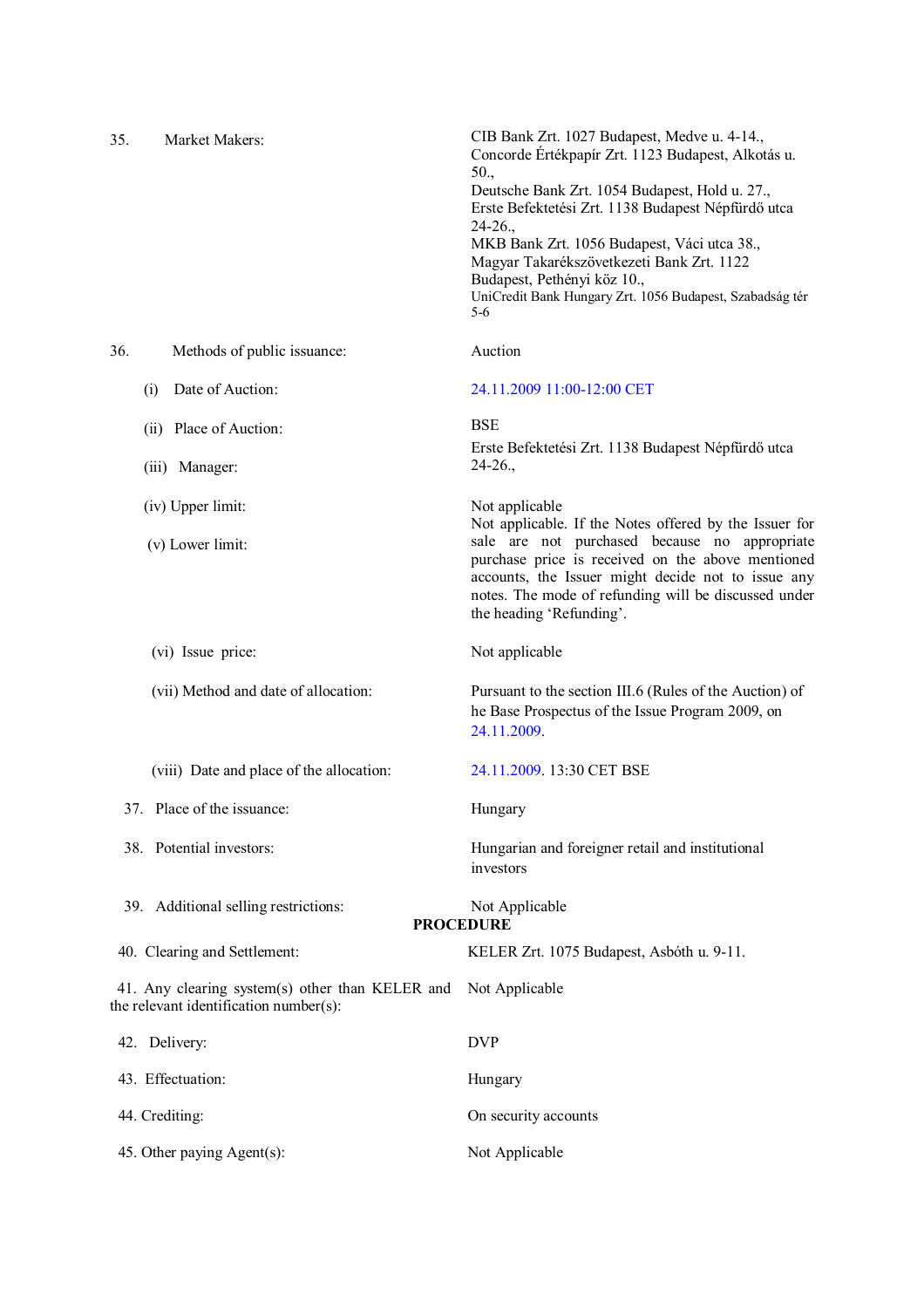| 46. Isolated deposit accounts of the Managers:    | CIB Bank Zrt. 10700017-00861104-59900005<br>Concorde Értékpapír Zrt. 14400018-12281248-<br>10060012<br>Deutsche Bank Zrt. 16300000-01000249-28006402<br>Erste Befektetési Zrt. 14400018-10361966-10060012<br>Magyar Takarékszövetkezeti Bank Zrt. 19017004-<br>00201153<br>MKB Bank Zrt. 10300002-20191196-70383285<br>UniCredit Bank Hungary 19017004-00201098<br>FHB: 16801680-09900701                                                                                                                   |  |
|---------------------------------------------------|-------------------------------------------------------------------------------------------------------------------------------------------------------------------------------------------------------------------------------------------------------------------------------------------------------------------------------------------------------------------------------------------------------------------------------------------------------------------------------------------------------------|--|
| 47. Disbursements, place of payments:             | Pursuant to the point 4. (Disbursements) of the section<br>III.3 (Terms and conditions of the notes) of he Base<br>Prospectus of the Issue Program 2009.                                                                                                                                                                                                                                                                                                                                                    |  |
| 48. ISIN code:                                    | HU0000344858                                                                                                                                                                                                                                                                                                                                                                                                                                                                                                |  |
| 49. Ticker code:                                  | <b>FK12NF01</b>                                                                                                                                                                                                                                                                                                                                                                                                                                                                                             |  |
| 50. Other:                                        | Not Applicable                                                                                                                                                                                                                                                                                                                                                                                                                                                                                              |  |
|                                                   | <b>GENERAL INFORMATION</b>                                                                                                                                                                                                                                                                                                                                                                                                                                                                                  |  |
| 51. Use of Proceeds:                              | The Bank uses the proceeds for the sources of<br>mortgage lending and for the financing of the Bank<br>Group leaded by the Issuer.                                                                                                                                                                                                                                                                                                                                                                          |  |
| 52. Market making:                                | Not Applicable                                                                                                                                                                                                                                                                                                                                                                                                                                                                                              |  |
| 53. Notices, place of disclosure of information   | The Public Offering, the Final Terms, the Base<br>Prospectus, an all ordinary and extraordinary notices<br>to Investors with respect to the Notes issued through a<br>public issue shall be published on the website of the<br><b>Issuer</b><br>(www.fhb.hu),<br>of<br>the<br><b>HFSA</b><br>(www.kozzetetelek.hu) and of the BSE (www.bse.hu).<br>The Issuer does its best to pass all the necessary<br>information to the broadest possible publicity in the<br>shortest possible period of time.         |  |
| 54. Notes:                                        | The Public Offering, the Final Terms, the Base<br>Prospectus, an all ordinary and extraordinary notices<br>to Investors with respect to the Notes issued through a<br>public issue shall be published on the website of the<br>$\sigma f$<br><b>HFSA</b><br><b>Issuer</b><br>(www.fhb.hu),<br>the<br>(www.kozzetetelek.hu) and of the BSE (www.bse.hu).<br>The Issuer does its best to pass all the necessary<br>information to the broadest possible publicity in the<br>shortest possible period of time. |  |
| 55. Governing law:                                | Hungarian law                                                                                                                                                                                                                                                                                                                                                                                                                                                                                               |  |
| <b>OTHER CONDITIONS</b>                           |                                                                                                                                                                                                                                                                                                                                                                                                                                                                                                             |  |
| 56. Listing and admission to trading application: |                                                                                                                                                                                                                                                                                                                                                                                                                                                                                                             |  |
| (a) Listing:                                      | The Issuer will initiate the listing of the series on the<br><b>BSE</b>                                                                                                                                                                                                                                                                                                                                                                                                                                     |  |
| (b) Listing Agent:                                | Not applicable                                                                                                                                                                                                                                                                                                                                                                                                                                                                                              |  |
| (c) Decision on listing:                          | Resolution 152/2008 (19.11.2009) of the Issuer's<br>Asset/Liability Committee                                                                                                                                                                                                                                                                                                                                                                                                                               |  |